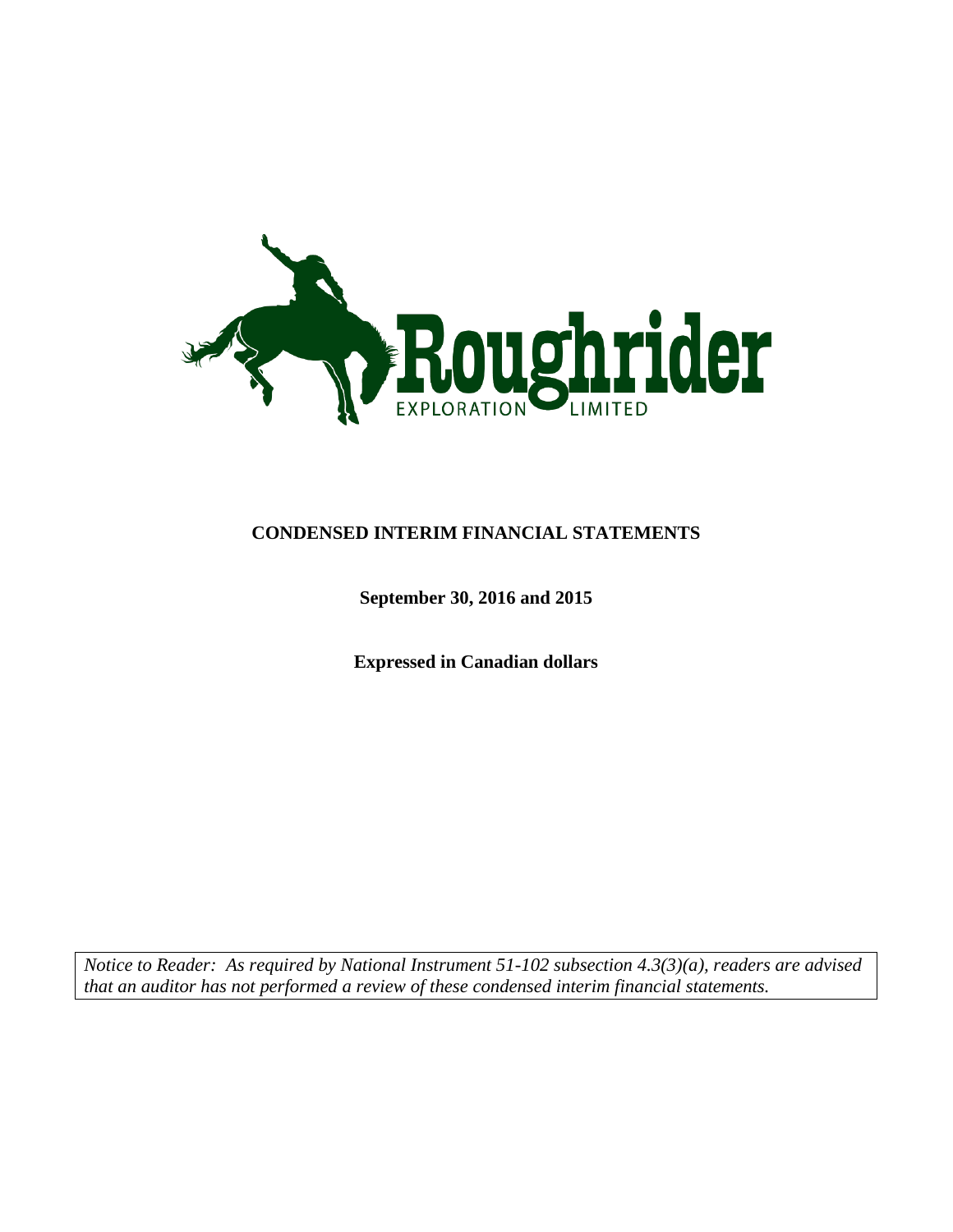### **CONDENSED INTERIM STATEMENTS OF FINANCIAL POSITION**

*Expressed in Canadian Dollars Unaudited – Prepared by Management*

|                                                                                                   | As at<br>September 30,<br>2016                   |              | As at<br>December 31,<br>2015                    |
|---------------------------------------------------------------------------------------------------|--------------------------------------------------|--------------|--------------------------------------------------|
| <b>ASSETS</b>                                                                                     |                                                  |              |                                                  |
| <b>Current assets</b><br>Cash and cash equivalents<br>Receivables<br>Prepaid expenses             | \$<br>163,467<br>31,286<br>51,270<br>246,023     | $\mathbb{S}$ | 375,102<br>24,554<br>13,735<br>413,391           |
| <b>Non-current assets</b><br>Exploration property acquisition costs (Note 4.a)                    | 1,208,134                                        |              | 1,021,316                                        |
|                                                                                                   | \$<br>1,454,157                                  | $\mathbb{S}$ | 1,434,707                                        |
| <b>LIABILITIES AND SHAREHOLDERS' EQUITY</b>                                                       |                                                  |              |                                                  |
| <b>Current liabilities</b><br>Accounts payable and accrued liabilities (Note 7)<br>Loans (Note 8) | \$<br>205,630                                    | \$           | 63,782<br>22,460                                 |
| <b>Non-current liabilities</b>                                                                    | 205,630                                          |              | 86,242                                           |
| Flow-through premium (Note 5)                                                                     | 3,554<br>209,184                                 |              | 14,375<br>100,617                                |
| <b>Shareholders' equity</b><br>Capital stock (Note 6)<br>Other equity reserves<br>Deficit         | 3,806,556<br>495,734<br>(3,057,317)<br>1,244,973 |              | 3,582,382<br>453,782<br>(2,702,074)<br>1,334,090 |
|                                                                                                   | \$<br>1,454,157                                  | \$.          | 1,434,707                                        |

**Nature and continuance of operations (Note 1) Related party transactions (Note [7\)](#page-12-0) Subsequent events (Note [9\)](#page-12-2)**

**On behalf of the Board of Directors on November 21, 2016**

*Signed "Scott Gibson" Signed "Alex Heath"* **Director Director**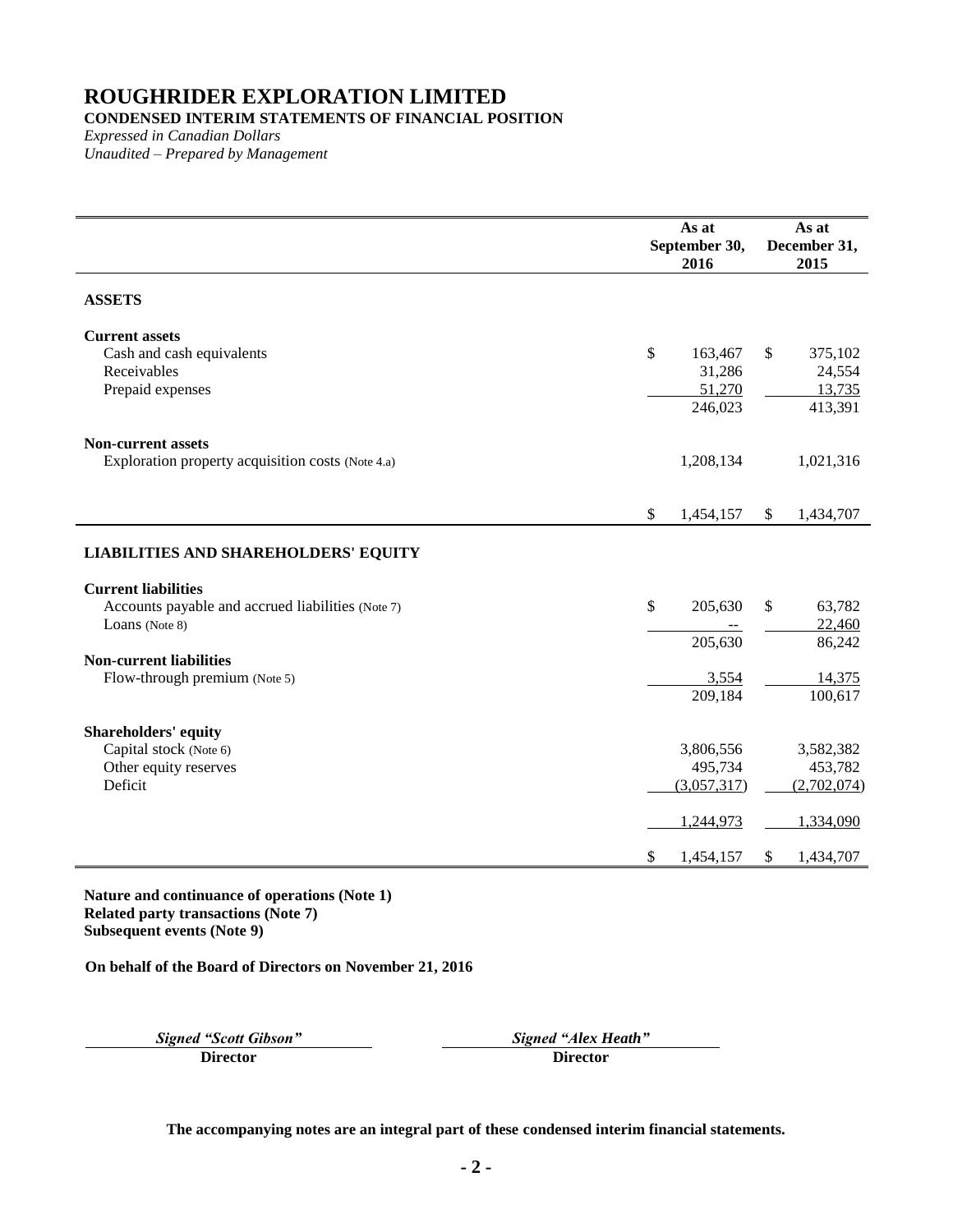### **ROUGHRIDER EXPLORATION LIMITED CONDENSED INTERIM STATEMENTS OF LOSS AND COMPREHENSIVE LOSS**

*Expressed in Canadian Dollars*

*Unaudited – Prepared by Management*

|                                                      | For the<br>three months ended<br>September<br>September |                        | For the<br>nine months ended<br>September<br>September |                         |
|------------------------------------------------------|---------------------------------------------------------|------------------------|--------------------------------------------------------|-------------------------|
|                                                      | 30, 2016                                                | 30, 2015               | 30, 2016                                               | 30, 2015                |
|                                                      |                                                         |                        |                                                        |                         |
| <b>EXPENSES</b>                                      |                                                         |                        |                                                        |                         |
| Exploration expenses (Note 4.b)                      | 17,688                                                  | 15,150                 | 104,253                                                | 237,213                 |
| Filing fees                                          | 11,647                                                  | 4,422<br>27            | 19,756                                                 | 6,557<br>127            |
| Interest expense<br>Marketing                        | 11,617                                                  | 783                    | 16,298                                                 | 30,605                  |
|                                                      | 7,737                                                   | 5,507                  | 22,119                                                 | 24,555                  |
| Office expenses<br>Professional fees                 | 6,250                                                   |                        | 20,446                                                 | 19,751                  |
| Salaries and personnel costs                         | 57,320                                                  | 10,307<br>57,967       | 172,342                                                | 178,792                 |
| Share-based compensation                             |                                                         |                        | 12,000                                                 |                         |
| <b>OTHER INCOME</b>                                  |                                                         |                        |                                                        |                         |
| Recovery of income taxes (Note 5)                    |                                                         | (1,683)                | (10, 821)                                              | (25,799)                |
| Interest income                                      | (66)                                                    | (2,690)                | (1,150)                                                | (5,978)                 |
| Loss and comprehensive loss for the period           | 112,193                                                 | 89,790                 | 355,243                                                | 465,823                 |
| Basic and diluted loss per common share              | \$<br>(0.00)                                            | $\mathbb{S}$<br>(0.00) | \$<br>(0.01)                                           | <sup>\$</sup><br>(0.02) |
| Weighted average number of common shares outstanding | 24,817,675                                              | 21,606,282             | 24, 214, 568                                           | 21,606,282              |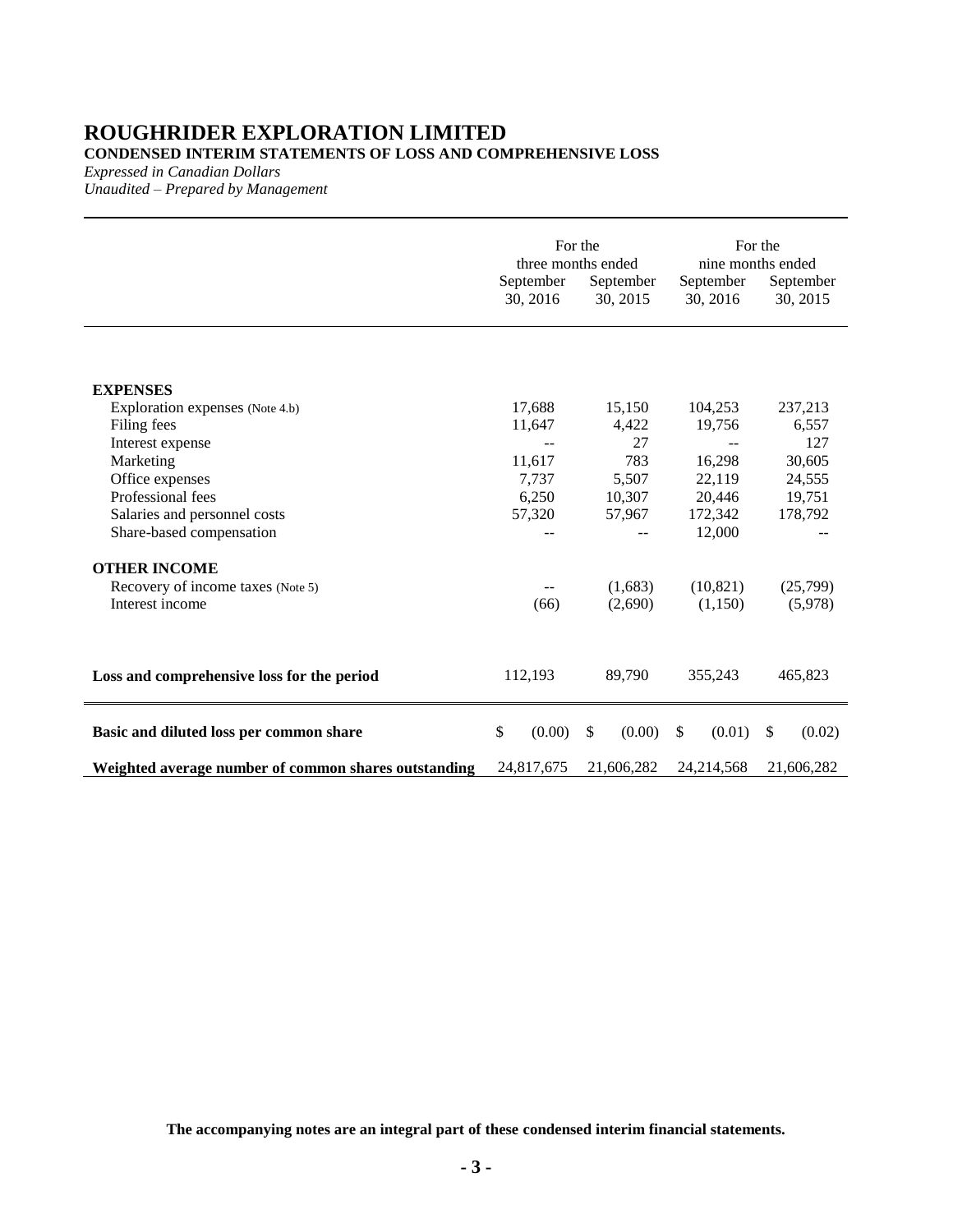### **ROUGHRIDER EXPLORATION LIMITED CONDENSED INTERIM STATEMENT OF CHANGES IN SHAREHOLDERS' EQUITY**

*Expressed in Canadian Dollars*

*Unaudited – Prepared by Management*

|                                 | <b>Capital Stock</b>       |               |                                           |                |                               |
|---------------------------------|----------------------------|---------------|-------------------------------------------|----------------|-------------------------------|
|                                 | Number of<br><b>Shares</b> | <b>Amount</b> | Other<br><b>Equity</b><br><b>Reserves</b> | <b>Deficit</b> | <b>Total</b><br><b>Equity</b> |
|                                 |                            |               |                                           |                |                               |
|                                 |                            |               |                                           |                |                               |
| Balance, December 31, 2014      | 21,606,282                 | \$3,496,652   | \$451,212                                 | \$(2,086,064)  | \$1,861,800                   |
| Loss for the three month period |                            |               |                                           | (465, 823)     | (465, 823)                    |
| Balance, September 30, 2015     | 21,606,282                 | \$3,496,652   | \$451,212                                 | \$(2,551,887)  | \$1,395,977                   |
| Balance, December 31, 2015      | 23,043,782                 | \$3,582,382   | \$453,782                                 | \$(2,702,074)  | \$1,334,090                   |
| Shares issued under option      |                            |               |                                           |                |                               |
| agreement                       | 1,969,828                  | 177,285       |                                           |                | 177,285                       |
| Private placement               | 1,035,147                  | 72,460        |                                           |                | 72,460                        |
| Issuance costs                  |                            | (3,371)       | (1,248)                                   | --             | (4,619)                       |
| Warrants issued                 |                            |               |                                           |                |                               |
| with private placement          |                            | (31,200)      | 31,200                                    | --             |                               |
| Share-based payments            |                            |               | 12,000                                    |                | 12,000                        |
| Property payment                | 75,000                     | 9,000         | $-$                                       |                | 9,000                         |
| Loss for the nine month period  |                            |               |                                           | (355, 243)     | (355, 243)                    |
| Balance, September 30, 2016     | 26,123,757                 | \$3,806,556   | \$495,734                                 | \$(3,057,317)  | \$1,244,973                   |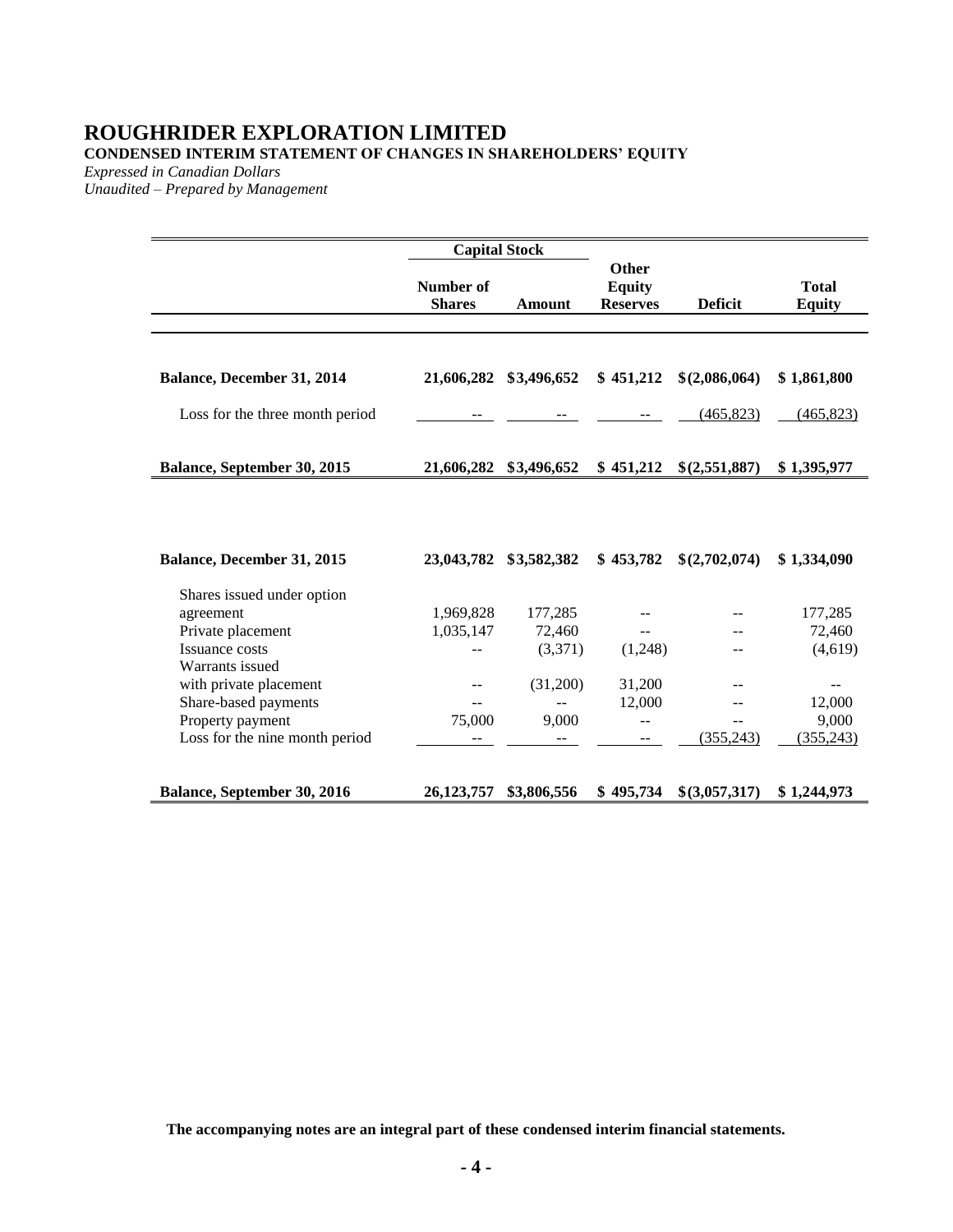**CONDENSED INTERIM STATEMENTS OF CASH FLOWS**

*Expressed in Canadian Dollars*

*Unaudited – Prepared by Management*

|                                                     |             | For the            |             | For the           |  |
|-----------------------------------------------------|-------------|--------------------|-------------|-------------------|--|
|                                                     |             | three months ended |             | nine months ended |  |
|                                                     | September   | September          | September   | September         |  |
|                                                     | 30, 2016    | 30, 2015           | 30, 2016    | 30, 2015          |  |
| <b>OPERATING ACTIVITIES</b>                         |             |                    |             |                   |  |
| Loss for the period                                 | \$(112,193) | (89,790)<br>\$     | \$(355,243) | \$(465,823)       |  |
| Items not affecting cash:                           |             |                    |             |                   |  |
| Recovery of income taxes                            |             | (1,683)            | (10, 821)   | (25,799)          |  |
| Share-based payments                                |             |                    | 12,000      |                   |  |
| Changes in non-cash working capital items:          |             |                    |             |                   |  |
| Decrease (increase) in receivables                  | (1, 342)    | 5,529              | (6, 732)    | 35,784            |  |
| Decrease (increase) in prepaid expenses             | (45,792)    | (5,513)            | (37, 535)   | (8,086)           |  |
| Increase (decrease) in                              |             |                    |             |                   |  |
| accounts payable and accrued liabilities            | 55,056      | 21,561             | 141,847     | (43,267)          |  |
| Net cash provided by/(used in) operating activities | (104,271)   | (69,896)           | (256, 484)  | (507, 191)        |  |
| <b>INVESTING ACTIVITIES</b>                         |             |                    |             |                   |  |
| Additions of mineral properties                     |             |                    | (533)       |                   |  |
| Refund of security deposit                          |             |                    |             | 2,000             |  |
| Net cash provided by investing activities           |             |                    | (533)       | 2,000             |  |
| <b>FINANCING ACTIVITIES</b>                         |             |                    |             |                   |  |
| Repayment of loans                                  |             |                    | (22, 460)   | (1,000)           |  |
| Private placement                                   |             |                    | 72,460      |                   |  |
| Share issue costs                                   |             |                    | (4,619)     |                   |  |
| Net cash used in financing activities               |             |                    | 45,381      | (1,000)           |  |
| Decrease in cash for the period                     | (104, 271)  | (69, 896)          | (211, 636)  | (506, 191)        |  |
| Cash, beginning of period                           | 267,738     | 863,906            | 375,102     | 1,300,201         |  |
| Cash, end of period                                 | \$163,467   | \$794,010          | \$163,467   | \$794,010         |  |
| Cash consists of:                                   |             |                    |             |                   |  |
| Cash                                                | \$          | 44,010<br>\$       | \$          | \$<br>44,010      |  |
| Cashable guaranteed investment certificate          |             |                    |             |                   |  |
| issued by a Canadian bank                           | 163,467     | 750,000            | 163,467     | 750,000           |  |
| Cash paid during the period for interest and taxes  | 26          | 27                 | 753         | 127               |  |
| Non-cash transactions affecting cash flows from     |             |                    |             |                   |  |
| Investing and financing activities:                 |             |                    |             |                   |  |
| Finder's warrant valuation                          | \$          | 54,346<br>\$       | 2,570<br>\$ | \$<br>54,346      |  |
| Shares issued for property and option agreement     | \$177,285   | \$                 | \$186,285   | \$                |  |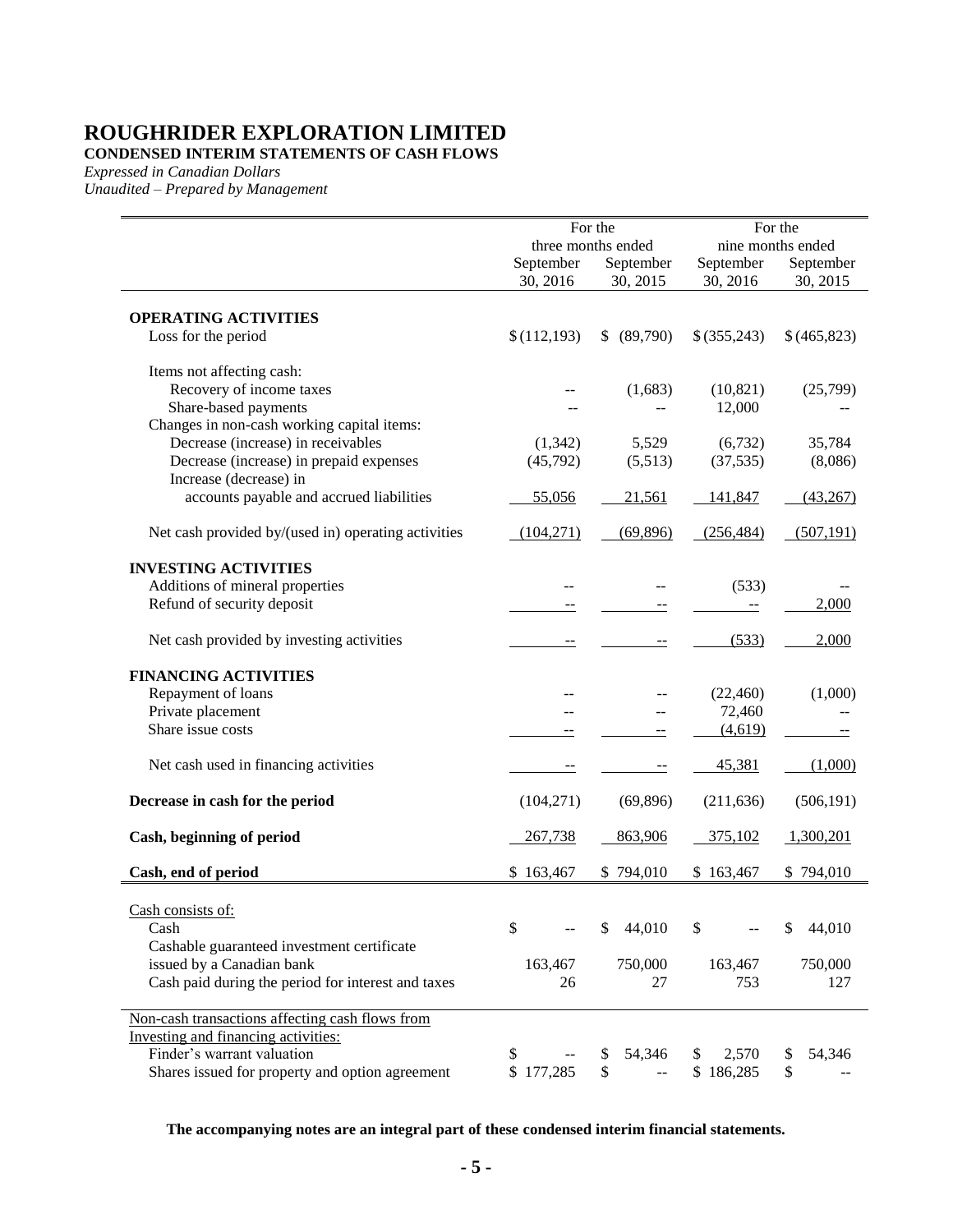NOTES TO THE CONDENSED INTERIM FINANCIAL STATEMENTS For the nine months ended September 30, 2016 *Expressed in Canadian Dollars Unaudited – Prepared by Management*

#### **1. NATURE AND CONTINUANCE OF OPERATIONS**

Roughrider Exploration Limited ("Roughrider" or the "Company") was incorporated on December 7, 2011 under the *British Columbia Business Corporations Act*. The Company is listed on the TSX Venture Exchange as a Tier 2 Mining Issuer. The principal business of the Company is the exploration and evaluation of mineral properties. The current focus of the Company is exploring the Genesis property, a uranium project located to the northeast of the Athabasca Basin in Saskatchewan.

The address of the Company's head office is Suite 420 – 625 Howe Street, Vancouver, British Columbia, Canada V6C 2T6. The address of the Company's registered office is 2500 – 700 West Georgia Street, Vancouver, British Columbia, Canada V7Y 1B3.

These condensed interim financial statements have been prepared in accordance with International Financial Reporting Standards ("IFRS") with the assumption that the Company will be able to realize its assets and discharge its liabilities in the normal course of business rather than through a process of forced liquidation. The condensed interim financial statements do not include adjustments to amounts and classifications of assets and liabilities that might be necessary should the Company be unable to continue operations.

The Company has no source of revenue, has an accumulated deficit of \$3,057,317 at September 30, 2016, and expects to incur further losses in order to explore the Genesis property. These factors cast significant doubt upon the Company's ability to continue as a going concern and, therefore suggest that the Company may be unable to realize its assets and discharge its liabilities in the normal course of business.

The Company's continuing operations are dependent upon its ability to obtain sufficient financing to explore the Genesis property, and upon the successful exploration and development or sale of the Company's exploration projects. Although the Company has been successful in obtaining financing to begin this process, there is no assurance that it will be able to obtain adequate financing in the future, or that such financing will be on terms that are advantageous to the Company.

#### **2. BASIS OF PREPARATION**

These condensed interim financial statements, including comparatives, have been prepared using accounting policies consistent with IFRS applicable to the preparation of interim financial statements as issued by the International Accounting Standards Board, including International Accounting Standard ("IAS") 34 Interim Financial Reporting, and are consistent with interpretations by the International Financial Reporting Interpretations Committee ("IFRIC") which were effective as of November 21, 2016, the date the Board of Directors authorized these financial statements for issuance.

The preparation of these condensed interim financial statements required management to make certain estimates, judgments and assumptions that affect the reported amounts of assets and liabilities at the date of the condensed interim financial statements. Actual results could differ from these estimates. Critical estimates and judgments are discussed more fully in the Company's audited financial statements for the period ended December 31, 2015.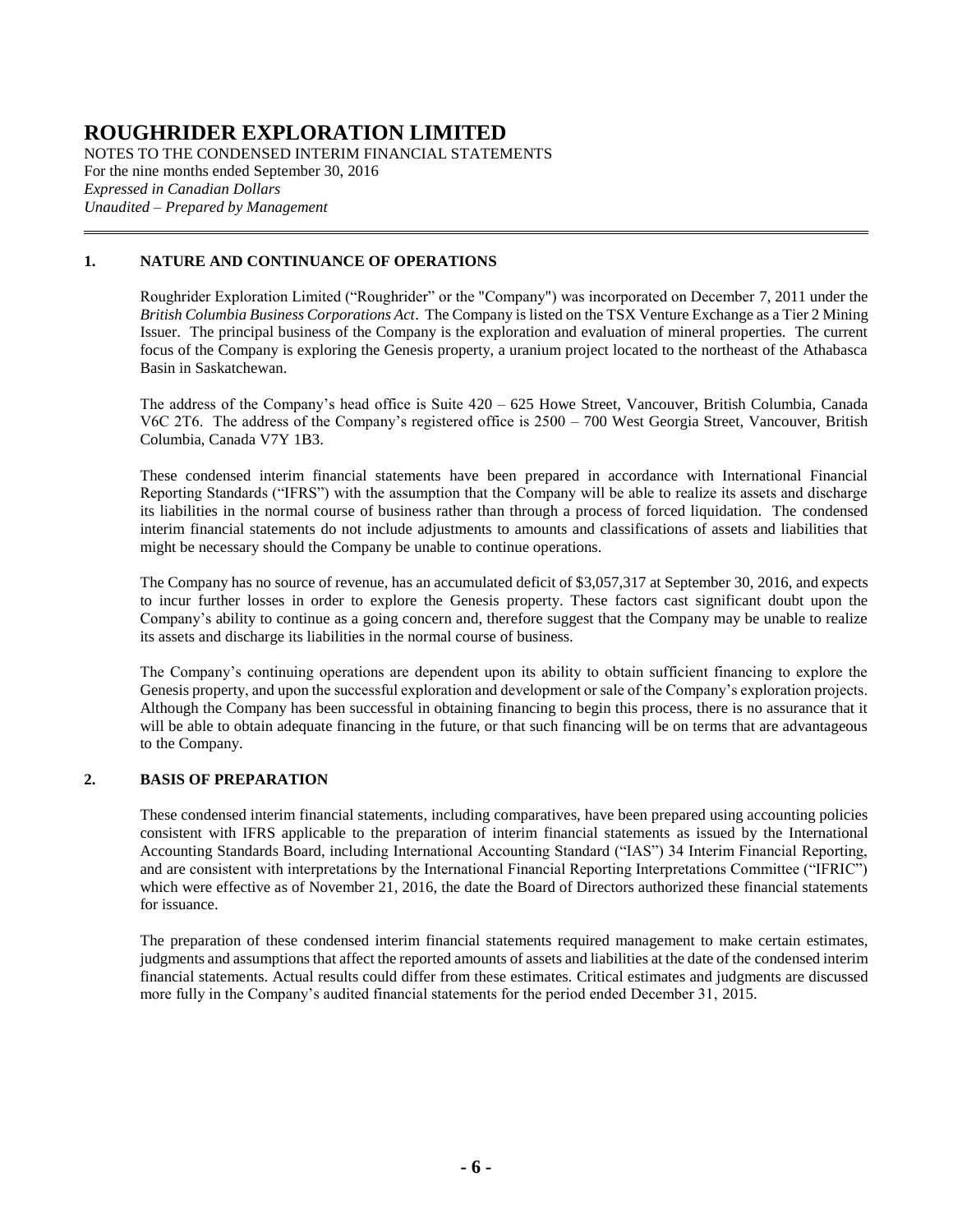NOTES TO THE CONDENSED INTERIM FINANCIAL STATEMENTS For the nine months ended September 30, 2016 *Expressed in Canadian Dollars Unaudited – Prepared by Management*

#### **3. SIGNIFICANT ACCOUNTING POLICIES,**

#### **a. Basis of presentation**

These condensed interim financial statements are expressed in Canadian dollars, the Company's functional and presentation currency, the currency of the primary economic environment in which it operates. These condensed interim financial statements have been prepared on a historical cost basis, except for financial instruments classified as *financial instruments at fair value through profit and loss*, which are stated at their fair value. In addition, these condensed interim financial statements have been prepared using the accrual basis of accounting except for cash flow information.

Accounting policies used in the preparation of these financial statements are consistent with those described in the Company's audited annual financial statements for the period ended December 31, 2015, except for the following amendment that reflects a change to IFRS:

*IAS 1*, *Presentation of Financial Statements* amendment to clarify guidance on materiality and aggregation, the presentation of subtotals, the structure of financial statements, and the disclosure of accounting policies.

Adoption of the above amended accounting standard has had no material impact on the quarterly financial statements.

#### **Upcoming Changes in Accounting Standards**

For the Company's year ended December 31, 2018:

*IFRS 7, Financial Instruments: Disclosures* amendment requires additional disclosures on transition from IAS 39 and IFRS 9, and will be effective for the Company's year ended December 31, 2018.

*IFRS 9, Financial Instruments* introduces the new requirements for the classification, measurement and de-recognition of financial assets and financial liabilities. Specifically, *IFRS 9* requires all recognized financial assets that are within the scope of *IAS 39 Financial Instruments: Recognition and Measurement* to be subsequently measured at amortized cost or fair value. The amendment also introduces a third measurement category for financial assets: fair value through other comprehensive income, and includes a single, forward-looking 'expected loss' impairment model. These amendments will be effective for the Company's year ended December 31, 2018.

*IFRS 15, Revenue from Contracts with Customers:* This new standard establishes a new control-based revenue recognition model which could change the timing of revenue recognition.

For the Company's year ended December 31, 2019:

*IFRS 16, Leases:* This new standard eliminates the classification of leases as either operating leases or finance leases and introduces a single lessee accounting model which requires the lessee to recognize assets and liabilities for all leases with a term of longer than 12 months.

The Company is in the process of assessing the impact of the upcoming changes in accounting standards.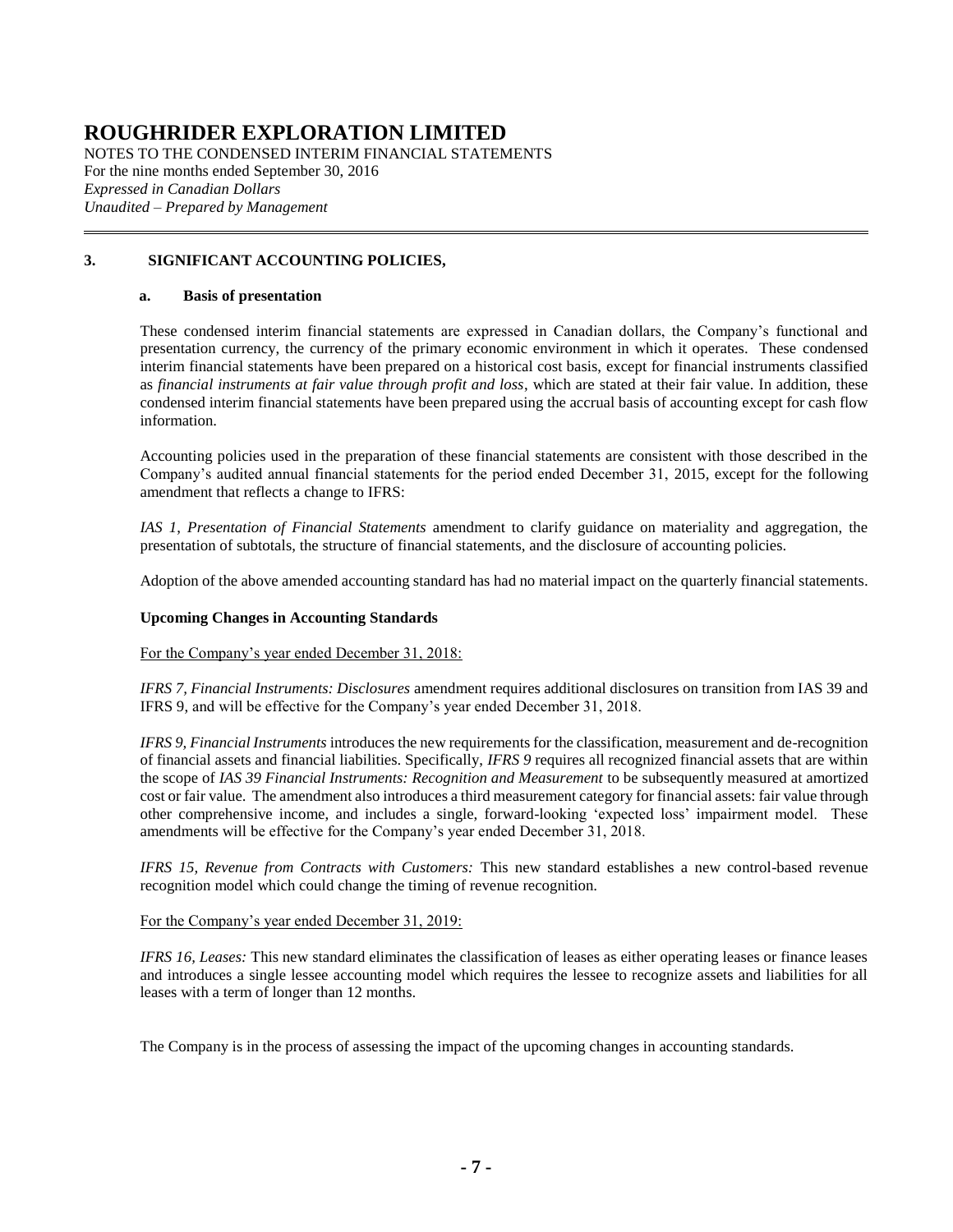NOTES TO THE CONDENSED INTERIM FINANCIAL STATEMENTS For the nine months ended September 30, 2016 *Expressed in Canadian Dollars Unaudited – Prepared by Management*

#### **4. EXPLORATION PROPERTY**

#### <span id="page-7-1"></span>**a. Acquisition costs**

<span id="page-7-0"></span>

|                             | Genesis<br>property | Other Canadian<br>properties | Total        |
|-----------------------------|---------------------|------------------------------|--------------|
| Balance, December 31, 2014  | 608,893             | \$11,489                     | 620,382<br>S |
| Staking costs               | 934                 | $-$                          | 934          |
| Cash payment                | 400,000             | --                           | 400,000      |
| Balance, December 31, 2015  | \$1,009,827         | \$ 11,489                    | \$1,021,316  |
| Share payment and fees      | 186,818             | --                           | 186,818      |
| Balance, September 30, 2016 | \$1,196,645         | 11.489                       | \$1,208,134  |

#### **Genesis property**

On July 16, 2014, the Company closed its Qualifying Transaction with Kivalliq Energy Corp, ("Kivalliq") under which Roughrider may earn up to an 85% interest in Kivalliq's "Genesis" uranium project (the "Genesis property"). The option agreement was subsequently amended on December 22, 2015, and on October 4, 2016, Roughrider announced that it would not be maintaining its option on 15 of the 56 claims comprising the Genesis uranium property, reducing the property to 41 claims covering 131,412 hectares.

Under the terms of the amended option agreement, the Company may earn an initial 50% interest by making cash payments, incurring expenditures, and issuing shares as follows:

|                                        | Payments         | Expenditures       | Common shares            |
|----------------------------------------|------------------|--------------------|--------------------------|
| On the effective date of the agreement | $$125,000^{(1)}$ | N/A                | $1,969,828^{(1)}$        |
| On or before December 31, 2014         | N/A              | $$1,000,000^{(1)}$ | N/A                      |
| On signing of the amending agreement   | $$400,000^{(1)}$ | N/A                | N/A                      |
| On or before August 31, 2016           | N/A              | N/A                | 1,969,828 <sup>(4)</sup> |
| On or before August 31, 2017           | $$175,000^{(2)}$ | \$1,100,000        | N/A                      |
| Total                                  | \$700,000        | $$2,100,000^{(3)}$ | 3,939,656                |

 $(1)$ - this amount has been paid, this expenditure incurred, or these shares issued as of December 31, 2015

 $(2)$ - this amount may be paid either in cash or in shares, at Roughrider's election

 $(3)$ - as of Sept 30, 2016, the Company has incurred expenditures of \$1,755,000, including GST, as allowed under the amended option agreement.

 $(4)$  these shares have been issued as of September 30, 2016

The Company may acquire a further 35% interest (for an aggregate 85% interest) by making cash payments, incurring expenditures, and issuing shares as follows:

|                              | Payments          | Expenditures | Common shares |
|------------------------------|-------------------|--------------|---------------|
| On or before August 31, 2018 | $$250,000^{(2)}$  | N/A          | N/A           |
| On or before August 31, 2019 | $$450,000^{(2)}$$ | \$2,500,000  | N/A           |

 $(2)$ - this amount may be paid either in cash or in shares, at Roughrider's election

On May 27th, 2016, Roughrider announced the acquisition of three claims: Saskatchewan Mineral Dispositions MC2080, MC2081 and MC2082. These claims are located northeast of the Athabasca basin and together cover 232 hectares within the boundary of the Genesis project in the Johnson-GAP area. The claims were purchased from an arm's length party in exchange for the issuance of 75,000 common shares of Roughrider, and the creation of a 2% NSR on production from the area covered by the licences. The NSR may be reduced to 1% by the payment of \$500,000 within six months of publishing a feasibility study incorporating the area covered by the licences.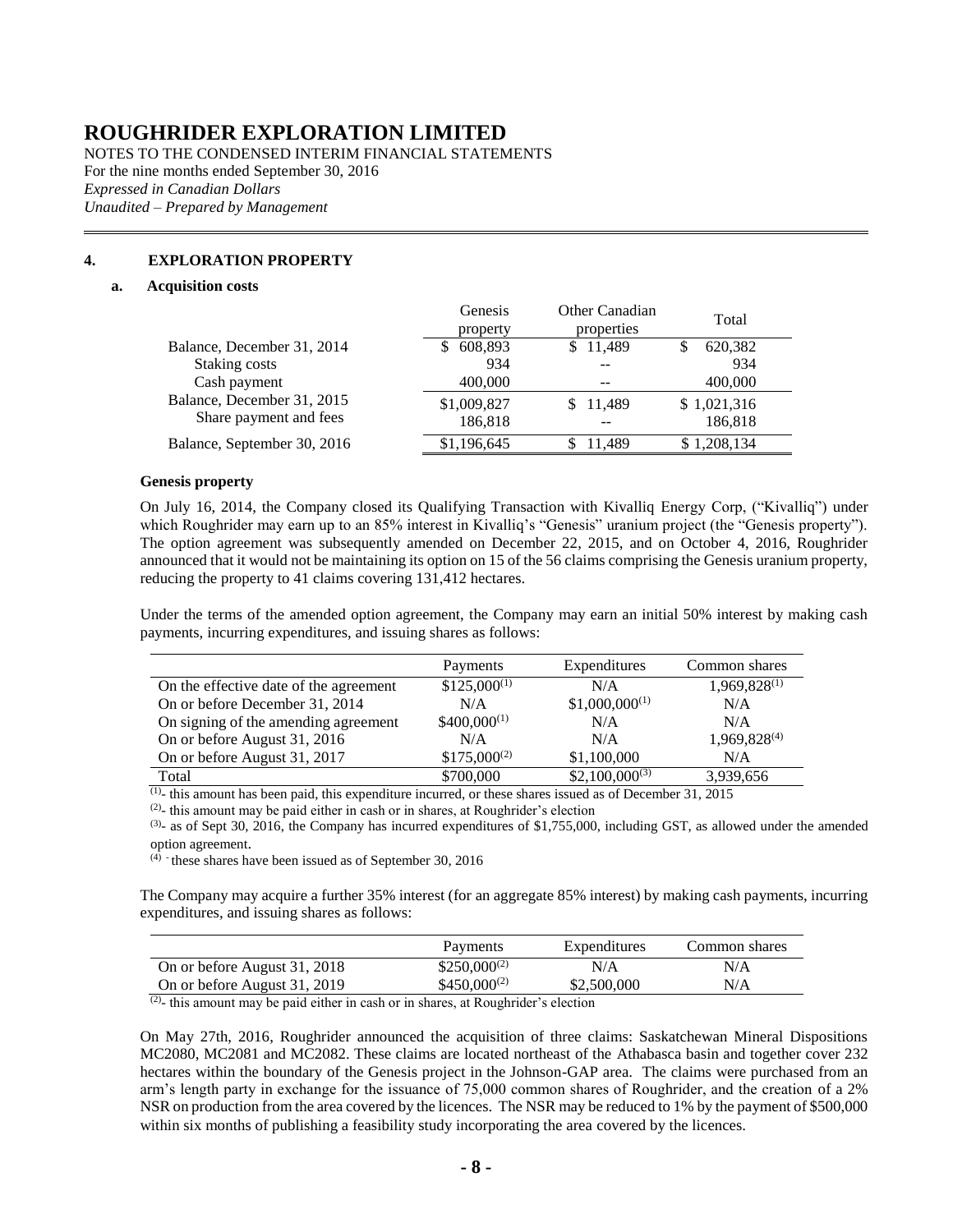NOTES TO THE CONDENSED INTERIM FINANCIAL STATEMENTS For the nine months ended September 30, 2016 *Expressed in Canadian Dollars Unaudited – Prepared by Management*

#### **[4.](#page-7-1) EXPLORATION PROPERTY (CONTINUED)**

#### **Genesis property (continued)**

Roughrider has added select properties to the portfolio of uranium assets, while maintaining the overall focus on the Genesis Property. These other Canadian properties are outside the Genesis joint venture, and are 100% owned by

#### **Other Canadian properties**

Roughrider has added select properties to the portfolio of uranium assets, while maintaining the overall focus on the Genesis Property. These other Canadian properties are outside the Genesis joint venture, and are 100% owned by Roughrider.

#### <span id="page-8-0"></span>**b. Exploration expenses**

No exploration costs were incurred prior to completion of the Qualifying Transaction on July 16, 2014.

| Genesis property expenditures for | September 30, | September 30, |
|-----------------------------------|---------------|---------------|
| the nine months ended:            | 2016          | 2015          |
| Assays                            | \$            | \$<br>24,395  |
| Communications                    |               | 248           |
| Conferences                       |               | 197           |
| Consultants (data analysis)       | 40,000        |               |
| Filing fees                       | 2,439         |               |
| Fuel                              |               | 7,449         |
| Geophysical survey (ground)       | 46,647        | 31,946        |
| Helicopter                        |               | 49,924        |
| Materials                         |               | 6,183         |
| Meals and accommodation           |               | 13,282        |
| Parking                           | 81            |               |
| Personnel time                    | 14,919        | 90,875        |
| Shipping                          |               | 4,042         |
| Staking                           |               | 784           |
| Travel                            |               | 7,738         |
| Total exploration costs for       |               |               |
| the nine months ended September   |               |               |
| 30, 2016 and 2015:                | \$<br>104,086 | \$<br>237,263 |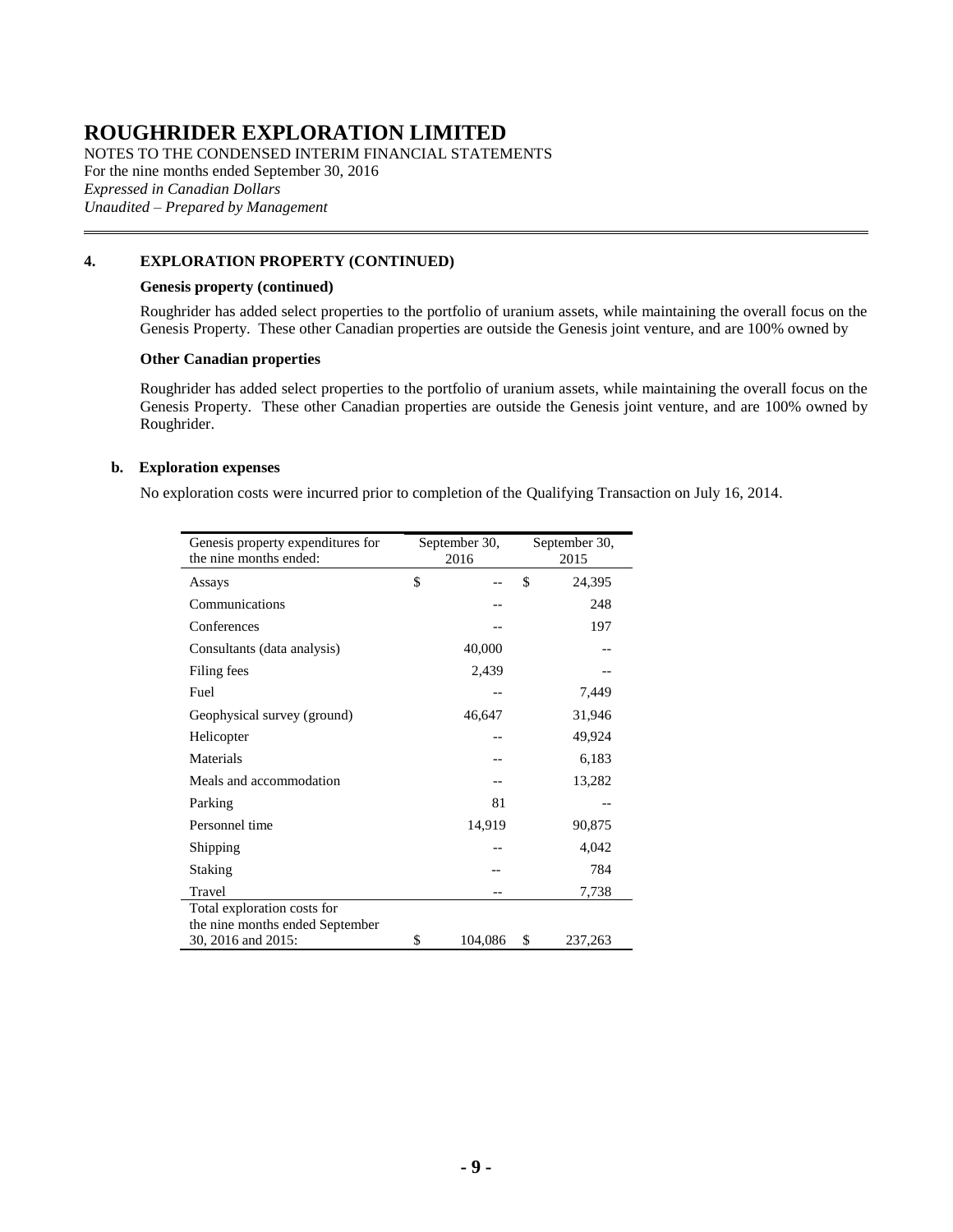NOTES TO THE CONDENSED INTERIM FINANCIAL STATEMENTS For the nine months ended September 30, 2016 *Expressed in Canadian Dollars Unaudited – Prepared by Management*

#### <span id="page-9-0"></span>**5. FLOW THROUGH PREMIUM LIABILITY**

On December 31, 2015, the Company completed a flow-through private placement of 1,437,500 flow-through shares at a price of \$0.08 per share for gross proceeds of \$115,000. A \$14,375 flow-through share premium liability was recorded pursuant to this financing.

Upon incurring qualifying expenditures of approximately \$86,000 in the nine months ended September 30, 2016, the flow-through share premium liability was partially extinguished, and a recovery of this liability was recorded in the Statements of Loss and Comprehensive Loss, in the amount of \$10,821, thereby reducing the flow-through share premium liability to \$3,554 at Sept 30, 2016.

#### <span id="page-9-1"></span>**6. CAPITAL STOCK**

#### **Authorized:**

Unlimited common shares with no par value and unlimited preferred shares with no par value.

#### **Issuances**

On February 2, 2016, the Company completed a private placement of 1,035,147 common shares at a price of \$0.07 per share for gross proceeds of \$72,460. Each unit consisted of one common share and one warrant. Each whole warrant entitles the holder to purchase one common share at a price of \$0.12 per share until February 1, 2018. The Company paid cash finder's fees of \$3,000 and issued 42,857 finder's warrants valued at \$1,300. The finder's warrants have the same terms as the warrants bundled in the units. The Company incurred additional costs of \$1,619 in connection with this financing.

On May 30<sup>th</sup>, 2016, the Company acquired Saskatchewan Mineral Dispositions MC2080, MC2081 and MC2082 in exchange for 75,000 shares valued at \$9,000 and a 2% Net Smelter Returns ("NSR") royalty on the three mineral dispositions. The NSR may be reduced to 1% by the payment of \$500,000 within six months of publishing a feasibility study incorporating the area covered by the licences.

On August 30<sup>th</sup>, 2016, the made a share payment to Kivalliq of 1,969,828 shares which was due under the Genesis property option agreement described in Note 4. These shares were issued at a price of \$0.09 for a total value of \$177,285.

#### **Escrowed shares**

As at September 30, 2016, the Company has 972,000 shares held in escrow (Sept 2015 – 1,944,000). Under the escrow agreement, 10% (324,000 shares) of the originally escrowed common shares were released from escrow on the issuance of the Final Exchange Bulletin following completion of the Qualifying Transaction (Note [4.a\)](#page-7-0) and additional tranches of 15% (486,000 shares each) were released on January 16, 2015, July 16, 2015, January 16, 2016 and July 16, 2016. Further tranches of 15% will be released on January 16, 2017, and July 16, 2017.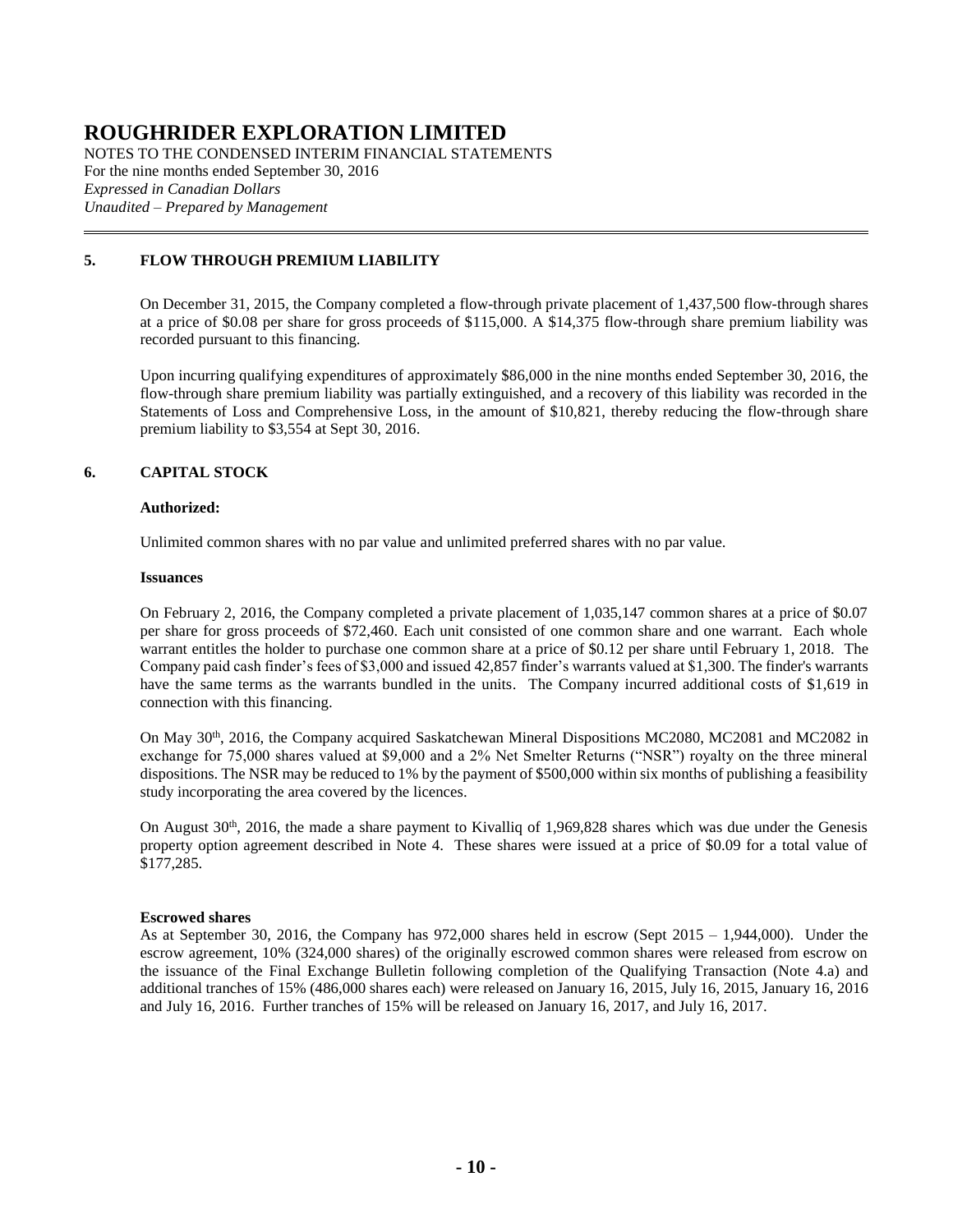NOTES TO THE CONDENSED INTERIM FINANCIAL STATEMENTS For the nine months ended September 30, 2016 *Expressed in Canadian Dollars Unaudited – Prepared by Management*

#### **[6.](#page-9-1) CAPITAL STOCK (CONTINUED)**

#### **Stock options**

The Company has established a share purchase option plan whereby the Board of Directors may grant options to directors, officers, employees or consultants. The goal of this plan is to more closely align the interests of optionholders with the interests of shareholders.

The Company has been authorized by its shareholders to grant stock options numbering up to ten percent (10%) of the number of common shares issued and outstanding. Under the plan, the exercise price of each option shall be determined by the directors but will in no event be less than the discount market price for the common shares. Stock options granted are subject to a maximum term of 10 years and vest at the discretion of the Board of Directors. Options granted to consultants performing investor relations activities shall vest over a minimum of 12 months with no more than one quarter of such options vesting in any 3 month period.

Details of stock option activity are as follows:

|                                    | Number of<br>options | Weighted<br>average exercise<br>price |
|------------------------------------|----------------------|---------------------------------------|
| Outstanding, December 31, 2014 and |                      |                                       |
| 2015                               | 1,950,000            | \$0.22                                |
| Granted                            | 250,000              | \$0.12                                |
| Outstanding, September 30, 2016    | 2,200,000            | \$0.21                                |

The following table summarizes information about stock options outstanding and exercisable to directors, officers, employees and consultants as at September 30, 2016:

| Grant date   | Expiry date  | Exercise<br>price | Number of options<br>outstanding and<br>exercisable | Remaining<br>contractual life |
|--------------|--------------|-------------------|-----------------------------------------------------|-------------------------------|
| Aug. 7, 2014 | Aug. 7, 2019 | \$0.22            | 1,950,000                                           | 2.87 years                    |
| Feb. 1, 2016 | Feb. 1, 2021 | \$0.12            | 250,000                                             | 4.34 years                    |

The fair value of stock options issued was calculated using the Black-Scholes Option Pricing Model, based on the following assumptions:

|                                 | Feb 1, 2016 | Aug 7, 2014 |
|---------------------------------|-------------|-------------|
| Average risk-free interest rate | 0.64%       | 1.43%       |
| Expected dividend yield         | $0.00\%$    | $0.00\%$    |
| Expected stock price volatility | 127.73%     | 144.6%      |
| Expected life                   | 5.0 years   | 5.0 years   |
| Value per option                | \$0.10      | \$0.1975    |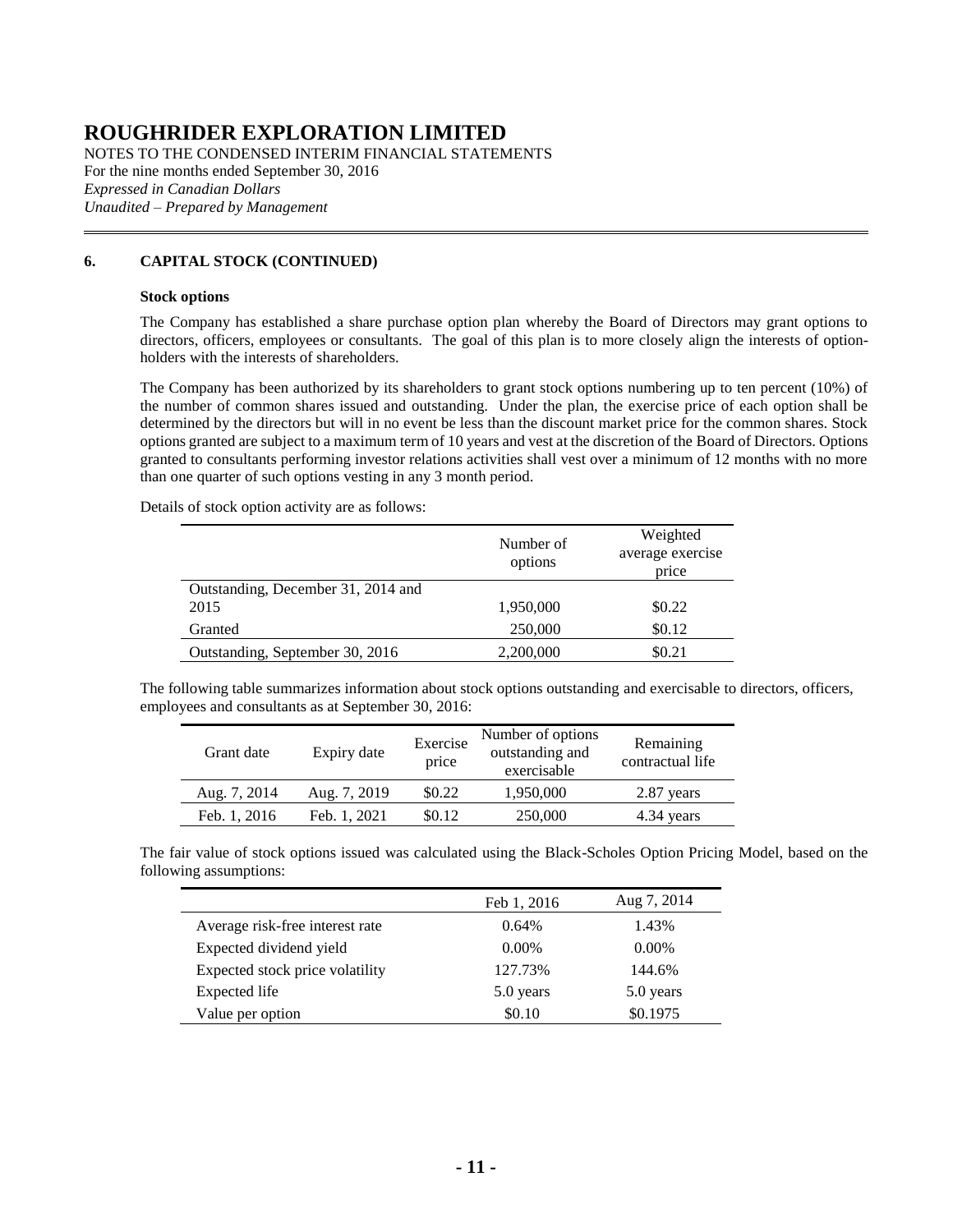NOTES TO THE CONDENSED INTERIM FINANCIAL STATEMENTS For the nine months ended September 30, 2016 *Expressed in Canadian Dollars Unaudited – Prepared by Management*

### **[6.](#page-9-1) CAPITAL STOCK (CONTINUED)**

#### **Warrants**

Details of warrant activity are as follows:

|                                 | Number of<br>warrants | Weighted<br>average<br>exercise price |
|---------------------------------|-----------------------|---------------------------------------|
| Outstanding, December 31, 2014  | 6,867,646             | \$0.34                                |
| Issued                          | 786,250               | \$0.12                                |
| Outstanding, December 31, 2015  | 7,653,896             | \$0.32                                |
| Issued                          | 1,078,004             | \$0.12                                |
| Expired                         | (603, 420)            | \$0.18                                |
| Outstanding, September 30, 2016 | 8,128,480             | \$0.32                                |

As at September 30, 2016, the outstanding stock purchase warrants were as follows:

| Expiry date                                  | Exercise price | Number of warrants | Remaining<br>life (years) |
|----------------------------------------------|----------------|--------------------|---------------------------|
| July 16, 2017                                | \$0.35         | 6,264,226          | 0.80                      |
| December 31, 2017                            | \$0.12         | $786,250^{(4)}$    | 1.25                      |
| February 1, 2021                             | \$0.12         | $1,078,004^{(5)}$  | 1.34                      |
| Weighted average remaining contractual life: |                |                    | 0.91                      |

 $(4)67,500$  of which are finder's warrants

 $(5)42,857$  of which are finder's warrants

The fair values of the finder's warrants issued were calculated using the Black-Scholes Option Pricing Model, based on the following weighted average assumptions:

|                                 | September 30, 2016 | December 31, 2015 |
|---------------------------------|--------------------|-------------------|
| Exercise price                  | \$0.12             | \$0.12            |
| Average risk-free interest rate | 0.64%              | 0.48%             |
| Expected dividend yield         | $0.00\%$           | $0.00\%$          |
| Expected stock price volatility | 127.73%            | 130.18%           |
| Expected life                   | $2.00$ years       | $2.00$ vears      |